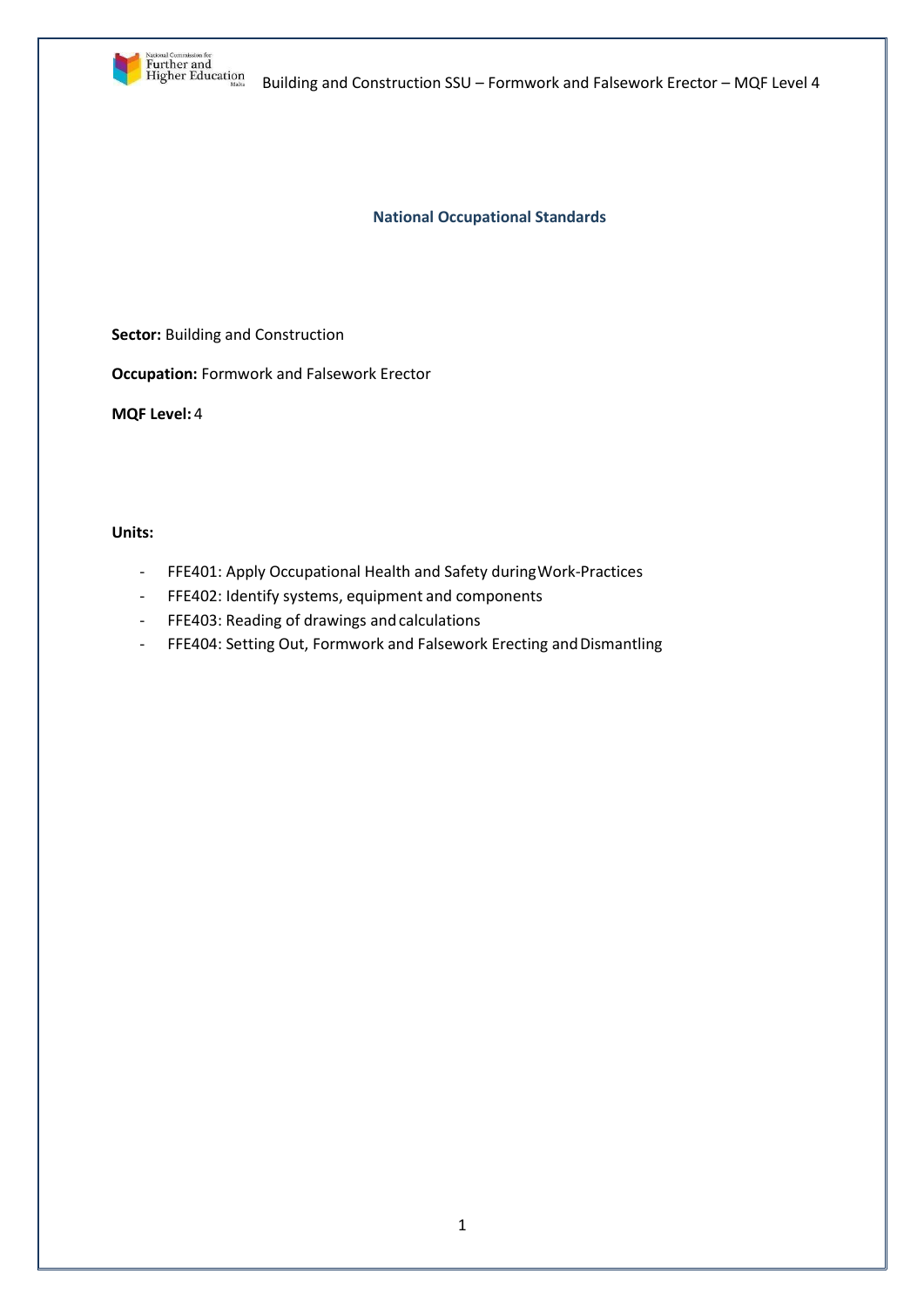

## **FFE401: Apply Occupational Health and Safety during Work-Practices**

This unit is about being able to use safe procedures and safe work practices. The persons carrying out this work must possess the necessary knowledge and skills to ensure that their actions do not create health and safety risks to themselves and others, identify risks and hazards associated within the working environment, tools and equipment and materials and substances used.

# **Performance Criteria:**

The candidate must have the necessary knowledge and skills to supervise and ensure that:

- 1. Safe working practices are being carried out to prevent hazards and to ensure the safety of oneself, workers and members of the public.
- 2. Safe working practices are being carried out when using appropriate equipment and materials to prevent damages to work areas and injuries to oneself and 3<sup>rd</sup> parties.
- 3. Erection and use and dismantling of system access platforms less than2m high are being carried out safely.
- 4. Safety barriers around a work environment hazard to protect colleagues and members of the public are being set up.
- 5. Protective clothing and safety equipment according to specifications issued by manufacturers is being used and know the whereabouts of first-aid equipment.
- 6. The use, handle and store materials hazardous to health are used in a safe manner.
- 7. Risk assessmentto cover the job assigned and the working area and being carried out.
- 8. Temporary or fixed electrical switch gears are being located and switched off and systems isolating valves are being dealt with as instructed in the health and safety procedures.

9. Supervision and advice on health and safety precautions are being done on a day-to-day basis.

## **Required Knowledge**

The Level 4 Formwork and Falsework Erector must know, demonstrate and explain:

- 1. The roles and responsibilities of themselves and others under the Health and SafetyAct.
- 2. The health and safety risks associated with their role which includes tools, materials and equipment used and working practices and procedures.
- 3. The potential hazardous material commonly found at the workplace.
- 4. The procedures for dealing with potential hazardous material in the placeof work.
- 5. The health concerns associated with the workplace and safe practices when carryingoutwork.
- 6. The hazards and potential hazards at the place of work (such as electricity, slippery and uneven surfaces, dust and fumes, handling and transporting, contaminants and irritants, fire, heights, improper use of tools and equipment).
- 7. The importance of being alert to the presence of hazards in the place ofwork.
- 8. The responsible persons to whom to report health and safety matters or any other occurring hazards.
- 9. The emergency procedures in the place ofwork.
- 10. The first aid facilities that exist within the workarea.
- 11. The best way to make use of barricades, industrial hurdles, and warning signs to makeareas clearly marked out of bounds.
- 12. The safety procedures when using scaffold platforms. (noterecting and dismantling scaffold platforms).
- 13. The necessary safety precautions including the use of protective clothing and equipmentfor a range of applications.
- 14. The methods used for protecting customers'property.
- 15. When it is required to isolate domestic water services from the main water supply.
- 16. Any toxic effect from materials commonly used at constructionsites.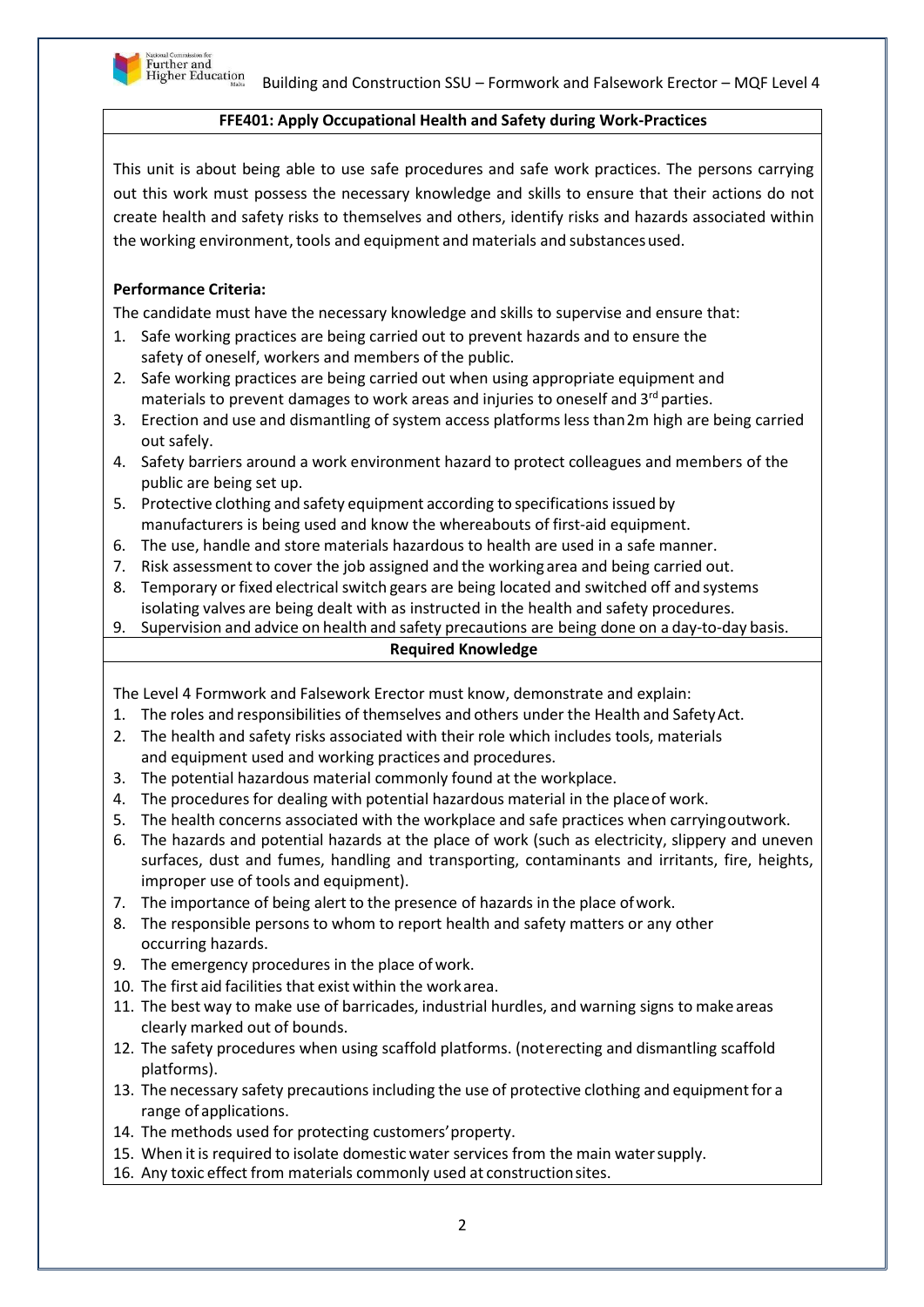

17. The preventative and remedial actions to be taken in the case of exposure to materials hazardous to health.

#### **Required Skills**

The Level 4 Formwork and Falsework Erector must be able to:

- 1. Identify which health and safety procedures are relevant to the working environment.
- 2. Seek expert assistance when help isneeded.
- 3. Ensure compliance with duties and obligations as defined by the Occupational Health and Safety Act and recentamendments.
- 4. Follow workplace policies and employers' instructionsforthe safe use and maintenance of tools and equipment.
- 5. Control health and safety hazards within the jobresponsibility.
- 6. Report any hazards which may present risk to relevantpersons.
- 7. Follow correct procedures in the event of injuries to themselves orothers.
- 8. Take remedial action where work methods are not in line with control measures notedand identified from risk assessment.
- 9. Adhere to work production and installation processes as agreed with the employer.
- 10. Apply the necessary skills to erect, use and dismantle access equipment less than 2min height and use appropriately all access equipment provided.
- 11. Read, interpret and install warning signs and set up safety barriers, around working areas.
- 12. Equip oneself with the appropriate protective clothing and safety equipment for erecting and dismantling falsework andformwork.
- 13. Use and store materials hazardous to health in a safemanner.
- 14. Monitor the workplace and maintain good housekeeping whilst keeping it free from hazards.
- 15. Communicate complex information regarding unfamiliar and unpredictable situationsto colleagues and supervisors.
- 16. Advocate appropriate health and safetyprocedures.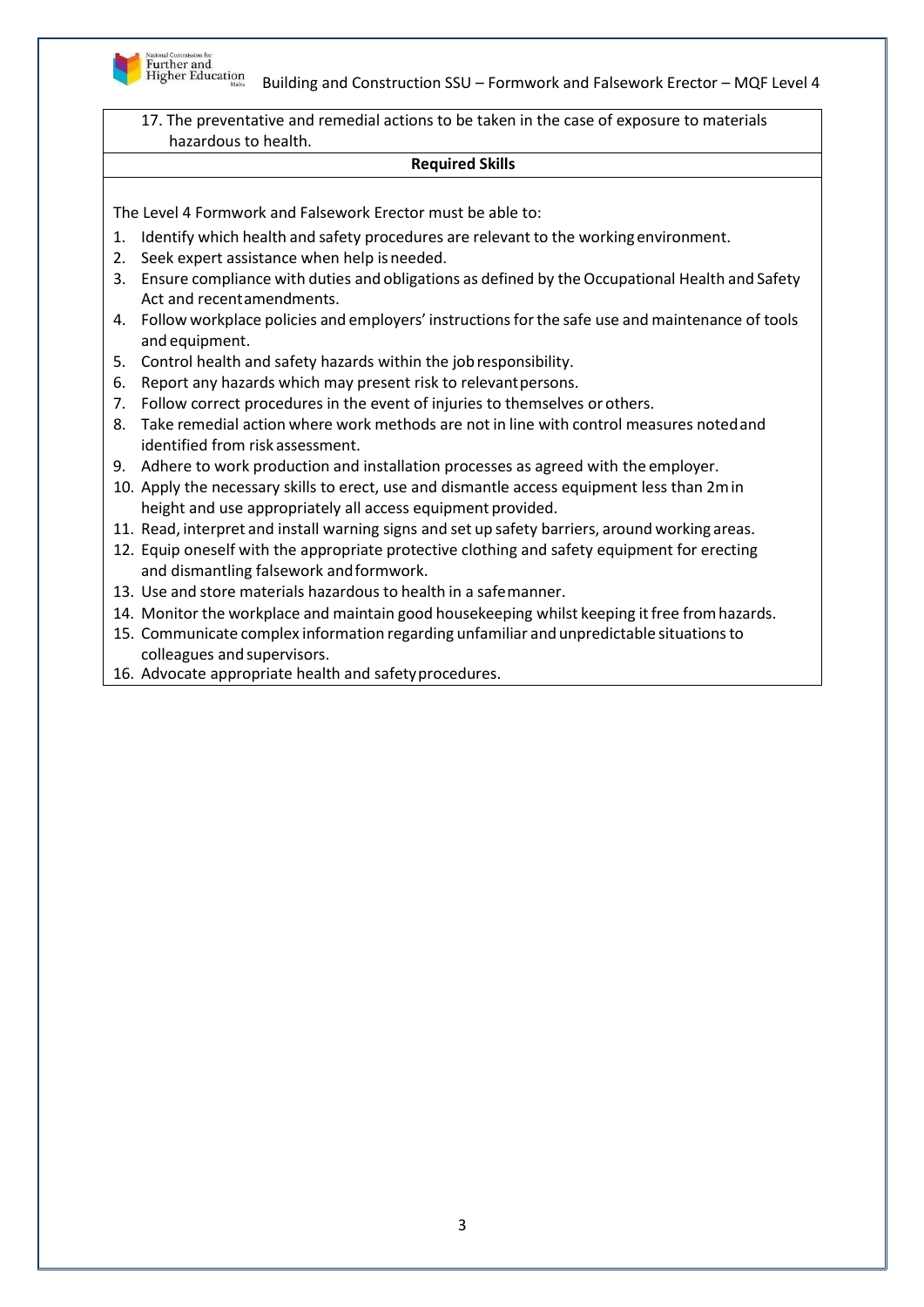

## **FFE402: Identify systems, equipment and components**

This unit is about identifying the different materials for specific applications based on their technical properties and to identify direct and indirect environmental impacts.

# **Performance Criteria:**

The candidate must have the necessary knowledge and skills to supervise and ensure that:

- 1. There is a difference between the types of 'system formwork' and 'pipe and clamp systems' used as falsework.
- 2. Records of the quantity of materials used in day today work are being kept.
- 3. Environment protection requirements from the project environment management plan and apply to the allocated task and are being identified.
- 4. A job is being broken down into different operations and that an estimate of the duration and production hours is being established.

#### **Required Knowledge**

The Level 4 Formwork and Falsework Erector must know, demonstrate and explain:

- 1. The environmental legislation.
- 2. The appropriate software to keep productionrecords.
- 3. What defines an operation or a workstation at the place of work.
- 4. How to congruent between duration in days, production hours, handlingand transport hours and production operations and workforce required.
- 5. How to preserve timber and metal formwork andfittings.
- 6. The cutting of blades/ tools to trim timber and metalformwork.

#### **Required Skills**

The Level 4 Formwork and Falsework Erector must be able to:

- 1. Distinguish between different systems formwork from data sheets and other instructions published by the designer
- 2. Keep digital and hard copies of production records.
- 3. Draw and monitor production schedules.
- 4. Calculate the production hours required for a job based on the number ofoperations required at defined stages.
- 5. Read and interpret environment legislation and recycling policies and procedures.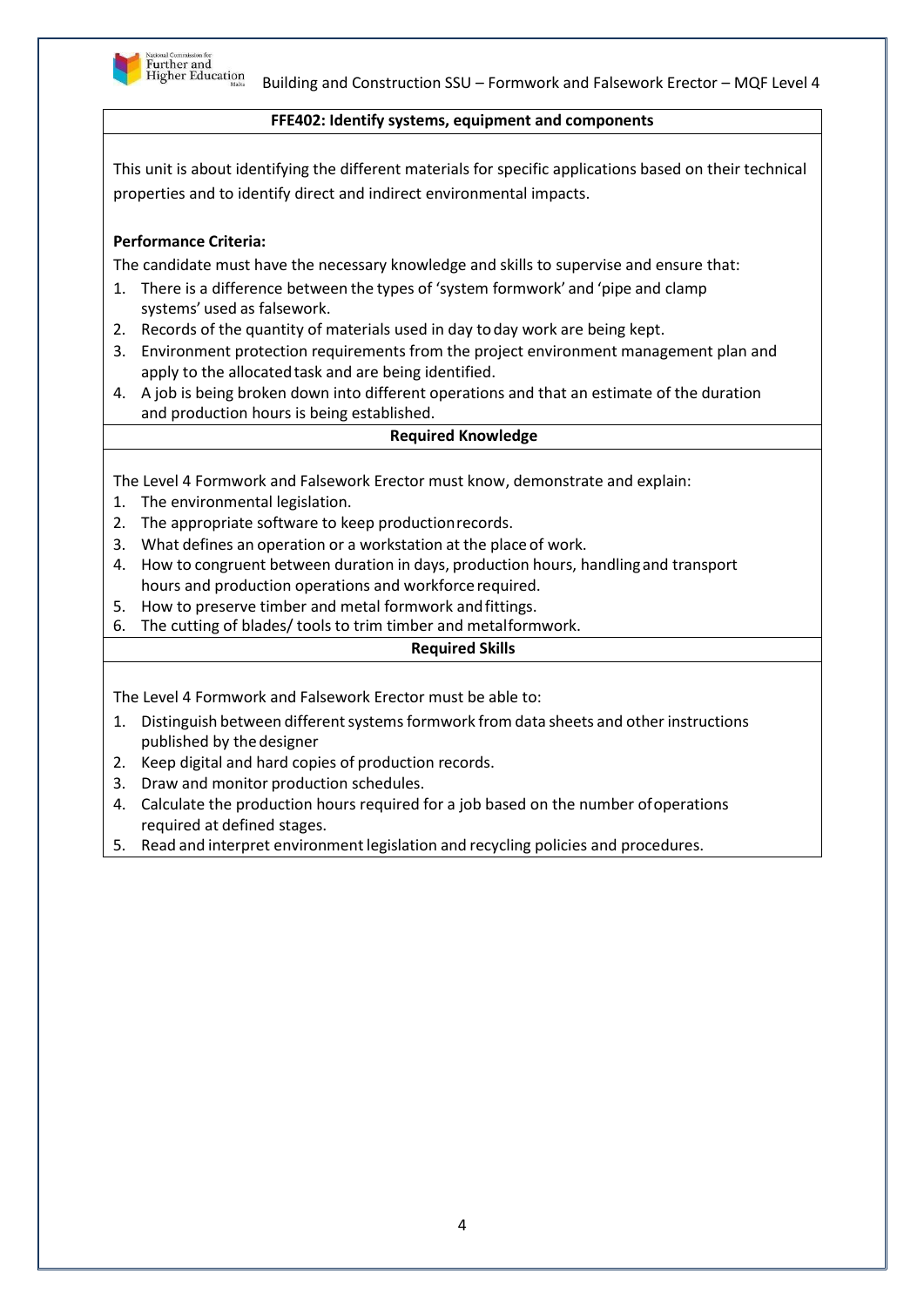

#### **FFE403: Reading of drawings and calculations**

This unit is about understanding and applying dimensions from drawings and calculating quantities in the preparation, costing and estimation.

# **Performance Criteria:**

The candidate must have the necessary knowledge and skills to supervise and ensure that:

- 1. Formwork and falsework drawings are being read and interpreted.
- 2. Site and building drawings regarding construction and civilengineering projects are being read and interpreted.
- 3. There is familiarity with sections and views as used in construction and building engineering drawings.
- 4. Scales, levels and misalignment reports are being read and interpreted.
- 5. There is familiarity with the relationship between force, pressure, area andhydraulic pressure.
- 6. Assembly drawings of shutters andformwork are being read and interpreted.
- 7. Codes and standards the true length, the weights involved in pre-assembled formwork and falsework modules are being calculated.

## **Required Knowledge**

The Level 4 Formwork and Falsework Erector must know, demonstrate and explain:

- 1. The understanding of scales, ratios and percentages.
- 2. The understanding of drawings annotations used for levels, gradients and bearings.
- 3. The understanding of scientific parameters used indigital calculators.
- 4. A wide range of hand tool specifications andtheir use.
- 5. The basic interpretation of common tolerances allowed in construction and civil engineering projects.
- 6. The techniques to produce manual simplified workshop drawings.
- 7. The metric units of linear measurements, areas, force and pressure.

# **Required Skills**

The Level 4 Formwork and Falsework Erector must be able to:

- 1. Translate scaled dimension to full size dimensions just for rough checking.
- 2. Translate orientation bearings and level readings.
- 3. Use scientific calculators and digital measuring equipment to measure linear and angular parameters.
- 4. Use hand tools such as spanners, ratchets to assemble and adjust formwork and falsework.
- 5. Convert between units of measurements and weights.
- 6. Interpret tolerance specifications
- 7. Produce simplified workshop/ site drawings from design maindrawings.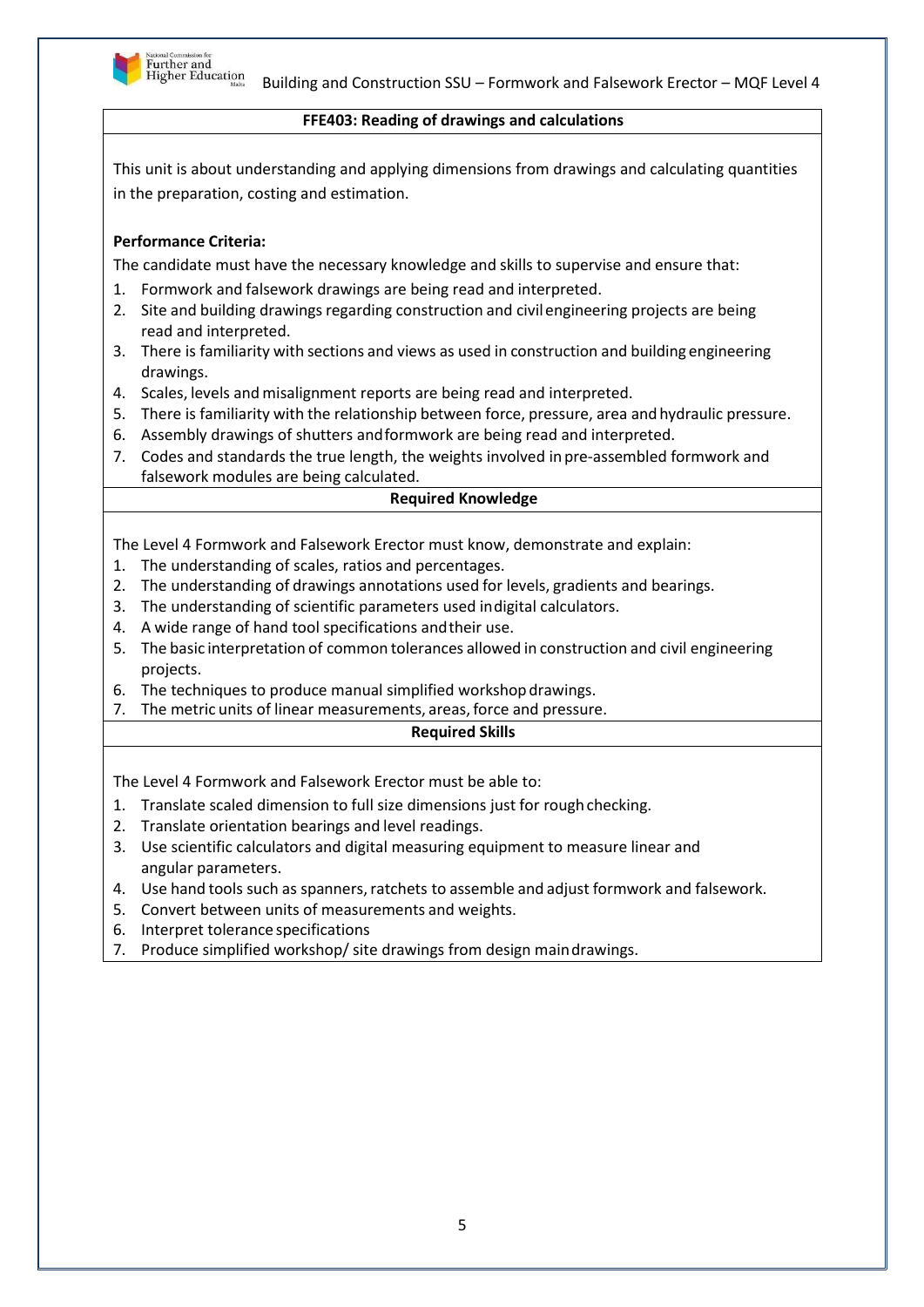

## **FFE404: Setting Out, Formwork and Falsework Erecting and Dismantling**

This unit is about using tools and equipment to fabricate and assemble and set out reinforcement bars.

# **Performance Criteria:**

The candidate must have the necessary knowledge and skills to supervise and ensure that:

- 1. The main key set out locations, datum, height levels andalignment tolerances from site drawings and design specifications is being set.
- 2. Work area and materials for the assembly of formwork and theerection of falsework are being prepared.
- 3. Hand and power tools andequipment are being operated and maintained.
- 4. Formwork shutters to design requirements and specifieddimensions within tolerance given and are being assembled.
- 5. Erect falsework (formwork support system) according to set out, standards and data sheets are being sequenced.
- 6. Inspections ofself and others work,to ensure that allsupports, and bracings are according to design specifications and are being performed.
- 7. The site fabricates and position formwork for beams, drop panels (hanging panels) and cantilevers are appropriate.
- 8. Specified tolerances are being plumbed and checked.
- 9. Alignment boxingformwork is being assembled and plumbed.
- 10. Preparation and installation cast-openings and insertfittings are being done.
- 11. Scaffolding and possible hand railing requirements in accordance with specifications andstandards are being organized and checked.
- 12. Supporting erected structures during concrete pouring for deflections and movements are being monitored.
- 13. Concrete curing time requirements and obtain permit to dismantle formwork and falsework are being checked and observed.
- 14. The work area is clean and that recycle/ reuse materials in accordance with project environment plan are being disposed of.
- 15. Store plant tolls and equipment are being cleaned, checked and maintained.
- 16. The Estimate time required and job-hours(man-hours)requirements for a job and project are being established.
- 17. Material and labor are both programmed and maintained with regards to progress.
- 18. Production safety requirements, equipment and trainingrequirements are being planned.
- 19. The quality of work and advice on the necessary adjustments to the work procedures and setting out of work to achieve the requiredaccuracy is being supervised.
- 20. Production priorities and delegate with accurateinstructions is set up.
- 21. Others are being coached to maintain and improve their commitment and performance.
- 22. The right logical approach to problem solving is taken.
- 23. The roles and responsibilities of others are recognized.
- 24. Interpersonal relationshipsto understand and develop others and to avoid conflict is maintained.